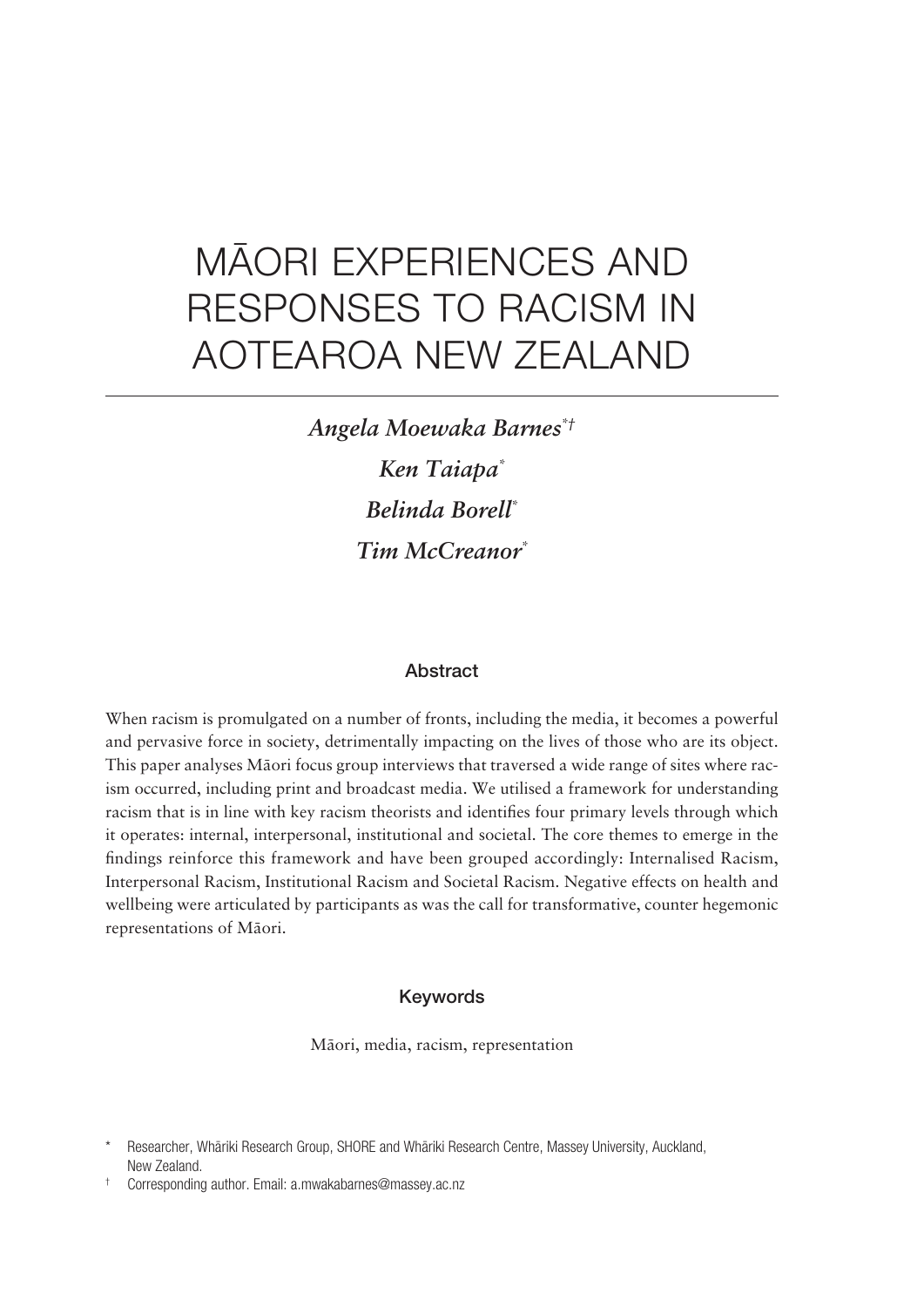#### Introduction

Despite a widespread and growing understanding of the significance of racial discrimination against minority groups as a determinant of health and wellbeing (Commission on Social Determinants of Health [CSDH], 2008; Williams & Mohammed, 2009), studies of the experiential dimensions of these phenomena are sparse. In Australia, Ziersch, Gallaher, Baum, and Bentley (2011) explored the effects on living with racism on First Nations people in Adelaide, finding a spectrum of irritations, barriers and disenfranchisements through almost every domain of daily life. Harris et al. (2006) used New Zealand Health Survey data to show damaging impacts on Mäori sense of wellbeing from racism in personal interactions, and in work, healthcare and rental accommodation situations. Bécares, Cormack, and Harris (2013) analysed area- level census data and found that when the effects of area- level deprivation are accounted for, Mäori experience better health where they are clustered together. The explanation offered is that such residential arrangements reduce exposures to the aversive and damaging effects of racism compared to areas where Mäori are less densely settled.

This paper explores Mäori experiences and reflections on racism that emerged from focus group discussions arising within a project about Mäori representations in mass media news. While some participants made direct links with media representations, the discussions traversed a wide range of sites where racism occurred. These responses, which we present in the light of research into media racism within the framework of a structural analysis, convey important insights into direct experiences and understandings of racism in Aotearoa New Zealand.

#### Racism

Racism is promulgated on a number of fronts. Definitions of racism include "a mix of prejudice,

power, ideology, stereotypes, domination, disparities and/or unequal treatment" (Berman & Paradies, 2010, p. 228). Fundamental to racism is an ideology of inferiority, promoted by social norms and institutions. These features constitute what Galtung (1969) has referred to as "structural violence" and provide a substrate upon which relational forms are perpetrated and experienced. Paradies and Williams (2008) suggest that racism operates at overlapping levels that can usefully be delineated as societal, institutional, interpersonal and internalised. Societal racism is constituted in the cultural ambience produced by the entrenched social orders and includes the values, epistemologies, norms and sensibilities that attach to hegemonic power. Institutional racism is produced in this context through the organisational requirements, conditions, practices, policies and processes that maintain and reproduce avoidable and unfair inequalities across ethnic/racial groups. At the interpersonal level the myriad direct interactions between people across power differentials enact inequities that are cumulative with the higher level influences, reinforcing and materialising their impact. For many marginalised individuals and groups these effects are internalised and incorporated into personal discourse, attitude, belief or ideology in damaging and self-fulfilling psychological negativity. Internationally the detrimental impacts of racism on health and wellbeing have been recognised (Harrell et al., 2011; Krieger, 2003; McKenzie, 2003; Nairn, Pega, McCreanor, Rankine, & Barnes, 2006; Paradies, Harris, & Anderson, 2008; Williams & Mohammed, 2009). The ill-effects of racism have shown to support the wholesale disenfranchisement of ethnic diversity, which it reinforces through cultural suppression, violence and inequitable access to social and structural resources such as education, employment and housing.

The adverse effects of stereotyping on health are increasingly debated (Davis, Aronson, & Salinas, 2006; Oliver, 2006; Paradies & Williams, 2008) and in Aotearoa New Zealand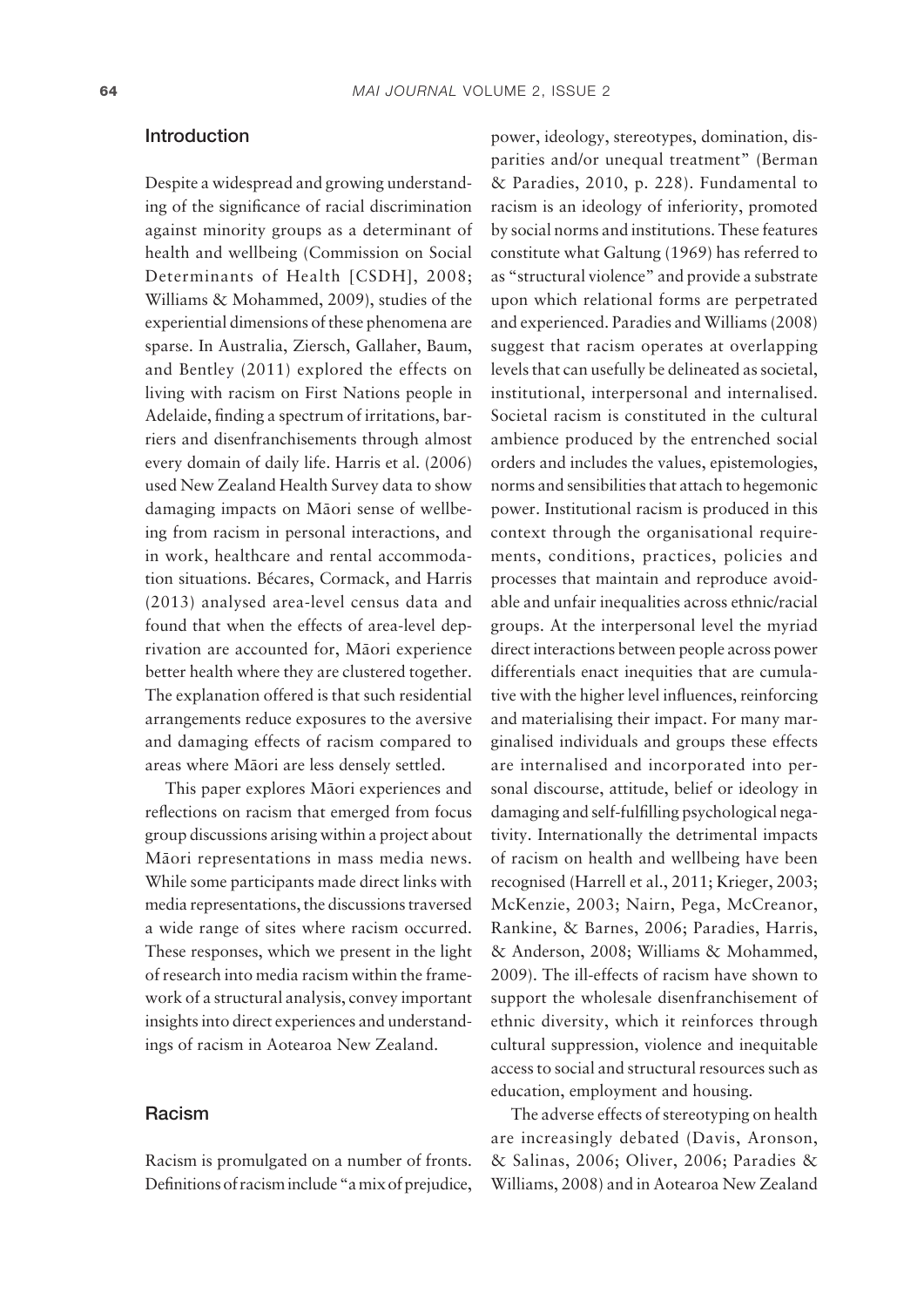the use of racialised identities to portray Mäori have their origins in a colonial history where they were used to legitimate a settler society (Belich, 1996; Harding, 2006; McCreanor, 1997; Nairn et al., 2009; Walker, 2004; Wall, 1997). According to Baum (2006) the purpose of this style of categorisation is to define "groups of people that have been socially and politically constructed as 'racially' distinct … [They] have notable cultural dimensions, but they are primarily a manifestation of unequal power between groups" (p. 11).

The history of Aotearoa New Zealand is replete with examples of this oppressive patterning where colonisation sought to assimilate Mäori from their cultural roots (Walker, 2004), supplanting their philosophical, social and economic orders in favour of a "better Britain" (Belich, 2001), oriented to settler priorities. This colonising agenda continues through social institutions (including the mass media), to undermine indigenous health and wellbeing through its normalisation of racialised framing and negative stereotypes (Harris et al., 2006; McKenzie, 2003; Nairn et al., 2006).

#### Media

The media saturate our lives with messages and images on the television, radio, internet and newspaper (Chamberlain & Hodgetts, 2008; Dew & Kirkman, 2002; Hogan, 2000). Viewing society through this lens illuminates the power of the media to shape our understandings of the world, the choices we make, the behaviours we exhibit and the way we see ourselves and are perceived by others in society (Chamberlain & Hodgetts, 2008; Nairn et al., 2006). Central to the creation of news products is the use of discourse in the construction and maintenance of social identities and realities (Abel, 1997; Maharey, 1990; McCreanor, 2005; Wetherell & Potter, 1992). As Hall (2003) pointed out, these influences are nowhere more salient than in the representation of race and ethnicity, as definitions, meaning, imagery and problems are routinely played out, "articulated, worked on, transformed, and elaborated" (p. 90).

International studies on media representations of marginalised and indigenous peoples align with stereotypical representations and the limited scope of depictions found locally (Fitzgerald, 2007; Mastro & Greenberg, 2000; Peters-Little, 2003; Taylor, 2005). One international study found that heavy viewers of television held "predominantly negative stereotypes of Native Americans" (Lee, Bichard, Irey, Walt, & Carlson, 2009, p. 106). Mastro, Lapinski, Kopacz, and Behm-Morawitz's (2009) study of audience exposure to television news stories on violent crime suggest that the "race of the depicted suspect has a significant effect on attitudes toward Blacks in greater society, beyond the mediated context" (p. 615).

The representation of Mäori in Aotearoa mass media (Abel, McCreanor, & Moewaka Barnes, 2012; Adds et al., 2005; McCreanor et al., 2010; McGregor & Comrie, 1992, 2002; Rankine & McCreanor, 2004; Spoonley & Hirsh, 1990; Walker, 1990) provides a case study of media culpability in defining and polarising the contours of social order through its continued use of stereotyping that marginalises Mäori. In many instances media coverage provides the main form of access for the dominant group members into the lives and cultures of marginalised ethnic and indigenous people in society (Dew & Kirkman, 2002; Hartley, 1996; Nairn et al., 2011; Wall, 1997).

A flow- on effect of racial framing in the media is observed where representations of Māori remain embedded in a deficit frame which reinforces their status as the ethnic "Other" (Abel, 1997; Alia & Bull, 2005; Colvin, 2010; Nairn et al., 2006; Oliver, 2006; Walker, 1990). Through the routine use of racialised discourse to portray Mäori, the media continues to support the marginalisation of Mäori through the normalisation of negative and stereotypical depictions of Mäori and their racist ripple effects (Pihama, 1996). Negating and damaging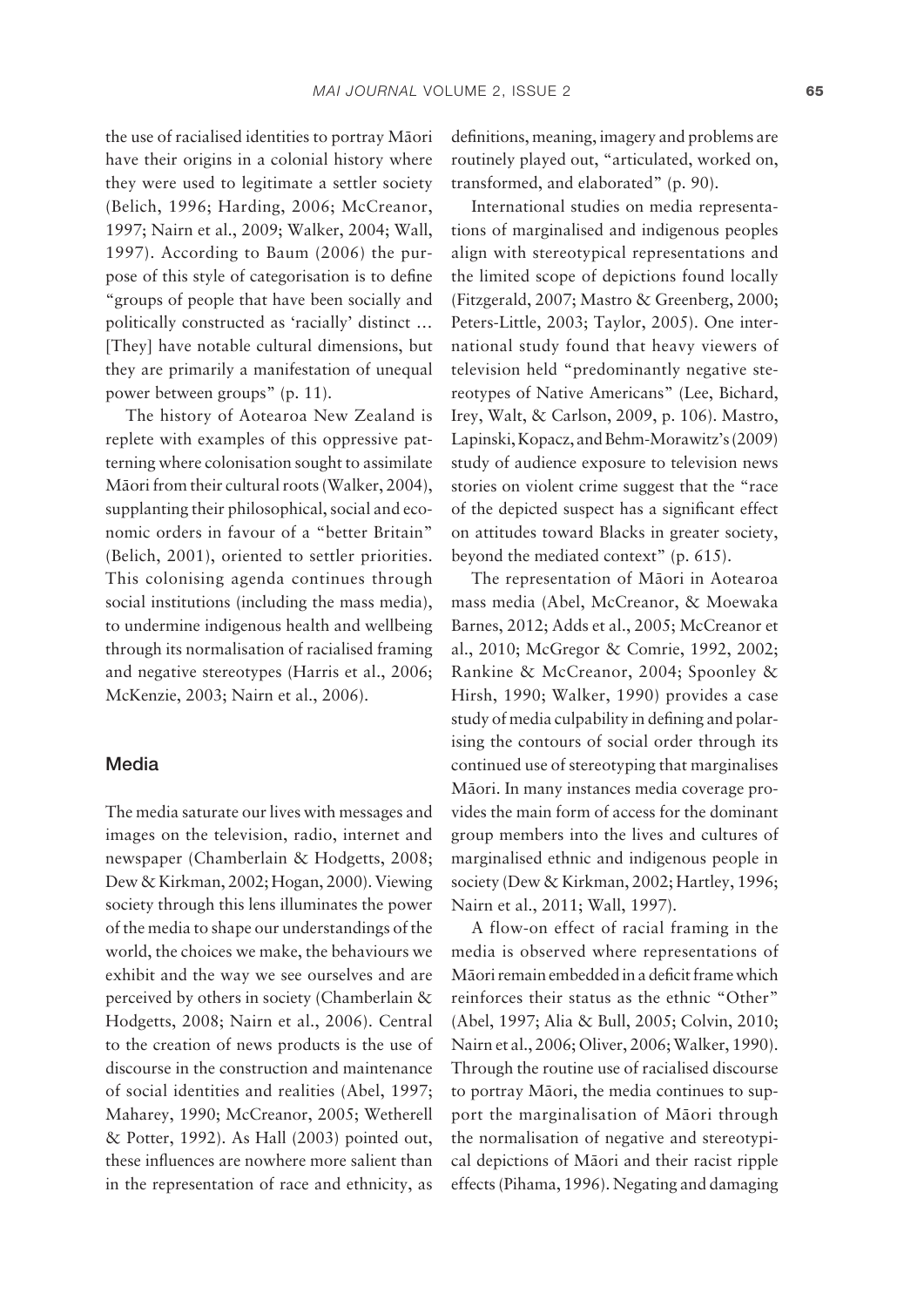media representations are a determinant of health and wellbeing for marginalised groups in society (CSDH, 2007; Stavenhagen, 2006) through "symbolic annihilation" (Gerbner, 1972) and the seamless reproduction of hegemonic discourse.

In this paper we explore Mäori experiences and responses to racism with reference to media framings and impacts on Mäori health and wellbeing. As part of a project funded by the Health Research Council—Media, Health and Wellbeing in Aotearoa—which examined Mäori representations on television news, newspapers and radio (Moewaka Barnes et al., 2012; Nairn et al., 2011), we ran a series of focus groups with Mäori. Qualitative analyses were applied to understand participant views on the way Mäori and Mäori issues are portrayed in mass media. This process allowed us to determine the meaning-making they derived from these representations, and provided a backdrop on which to consider views on how these representations impacted on Mäori. We suggest that dominant framings of Mäori at multiple sites, which includes mass media, remain grounded in an ethnocentric paradigm that maintains unequal power relations, adversely contributing to Mäori health and wellbeing through the normalisation of negative stereotypes and racist behaviour towards Mäori.

## Method

Audience focus groups were conducted as a part of the research study that examined Mäori representations on television news, newspapers and radio. The purpose of the focus group interviews was to explore the impact of mass media news representations of Mäori on Mäori audience members. In total, three focus groups were recruited using snowballing from contact people in researcher networks. Group 1 consisted of seven Mäori participants—six female and one male, 25–30 years old—who were from a tertiary environment in a major city. Group 2

consisted of six Mäori participants—four female and two male, 20–30 years old—who lived in a smaller urban centre. Group 3 consisted of six Mäori participants—two female and four male, 25–35 years old—who lived in a provincial town setting. A staged approach to running the focus groups was used where the participants in each group were interviewed three times each over a 2-year period. This allowed participant awareness of the media and its framing of Mäori issues to develop, and enabled interviews to cover a wide range of media topics in the timespan. Ethics approval was obtained from the Massey University Human Ethics Committee and the groups were facilitated by Mäori researchers.

Meeting 1 aimed to develop background information on participant media awareness. Researcher- led discussions were used to establish which media the participants were most familiar with, the regularity of media access, their knowledge of media production, and their general perceptions of the way Mäori are portrayed in the media. Meeting 2 focused on canvassing participant perspectives on the framing of Mäori in current events; recollections of recent news items; discussion on a selected Mäori- centred print story; and perceptions on the differences between television coverage of two news items involving Mäori. The items discussed were a print story covering a Waitangi Tribunal claim about water rights, and television coverage of White Ribbon Day where men express support for stopping violence towards women and children. Meeting 3 explored the comparisons between Mäori Television and mass media produced stories about Chris Kahui's release on bail to the community and police raids at Rüätoki. The focus for comparisons was on general differences between the items, effects of each item on Mäori audiences, effects of each item on non-Māori audiences, non-Māori perceptions of Māori as a result, and the impact on Mäori–Päkehä relations.

Each focus group discussion was recorded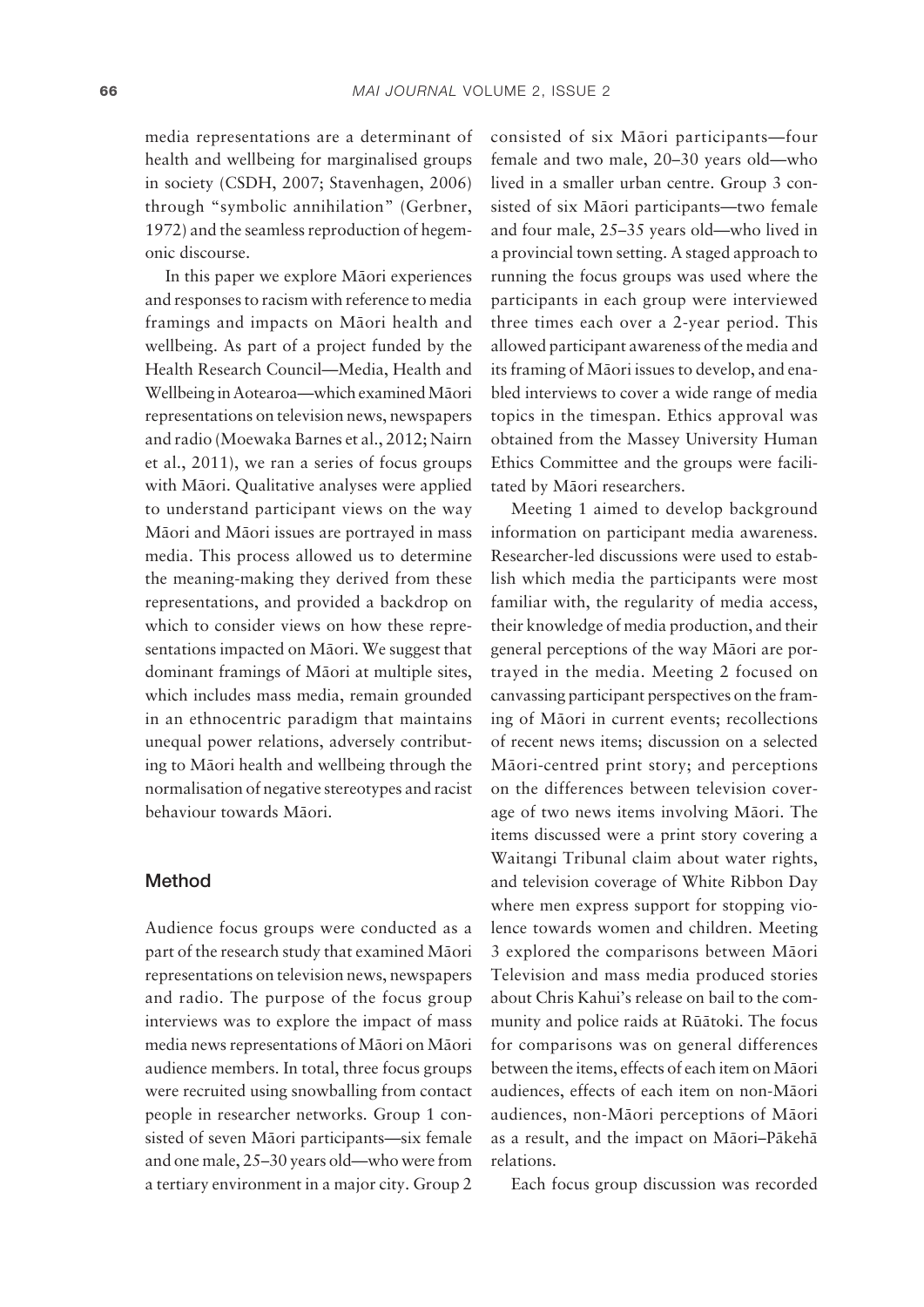and transcribed, then coded by theme using the qualitative research software *nVivo* using close script reading techniques to elicit meaning from the data. Thematic and discursive analyses (Braun & Clarke, 2006; Patton, 2004) were carried out to frame participant experience, understanding and meaning- making in relation to media framing of Mäori issues and performance in the representation of Mäori people, communities and worldviews. The analytical focus was on some of the commonalities in participants' talk on particular topics, as well as examining some of the discursive aspects of particular phrases. Through this analytical framework the themes were extracted and developed.

# Findings

Baseline data from the first round of interviews showed that participants in all focus groups regularly accessed the media through a range of sources including print, radio and television media. While no participants had direct experience of media production, some did have knowledge of the processes involved with producing the news. Meetings 2 and 3 provided more in- depth data on participant perspectives of the mass media in Aotearoa New Zealand and its treatment of Mäori issues. The focus groups provided wide- ranging discussions across multiple sites, including media, where participants spoke of personal experiences and observations of racism.

Findings from the focus group data are presented in sets of themes and sub- themes and are supported by the use of regular verbatim quotations throughout this paper. In line with key racism theorists a suggested framework for understanding racism and its impacts identifies four primary levels through which it operates. The core themes to emerge in the findings reinforce this framework and have been grouped accordingly: Internalised Racism, Interpersonal Racism, Institutional Racism and Societal Racism. Sub- themes under Internalised Racism highlight negative role fulfilment, and sub- themes under Interpersonal Racism include discrimination and Mäori responses to surveillance. When racism is directly linked by participants to media representations, this is noted and is evident in discussions under Institutional Racism and Societal Racism.

# *Internalised Racism*

A powerful and concerning theme emerging from the focus group discussions centres around internalising racist stereotypes, believing them to be true and justifiable and then acting on that internalisation. They are concerning not only for the regularity in which they appear throughout the lives of these participants but also for the deep and nuanced articulation of the internal conflict to which they attest.

Here a participant talks about the influence racist stereotypes of Mäori, particularly in the media, can have on decision-making and the naturalisation of particular behaviours, in this instance criminal offending.

Well we probably mentally think "Oh well that's us" then, the average fulla must think "Oh well must be true then, I must be a ratchet fulla then" … next time they are in that moment of rage they are just gonna do whatever they do … because that is what we are, must be what we are … if they going to keep writing bad things about us then we are gonna be bad because we feel like we are meant to be bad … [we were] buying into that stereotype because at that time the media did say hey it still was going on about heaps of Mäoris in prison, heaps of Mäori committing all the crimes so that is going to be the result? Is that we are going to start thinking like that, so even nowadays when that Mäori goes up to rob something and he thinks "Fuck should I or shouldn't I?", "Nah fuck it Mäoris are meant to be in jail anyway" whereas if it was on the positive side it would be "Shall I smash this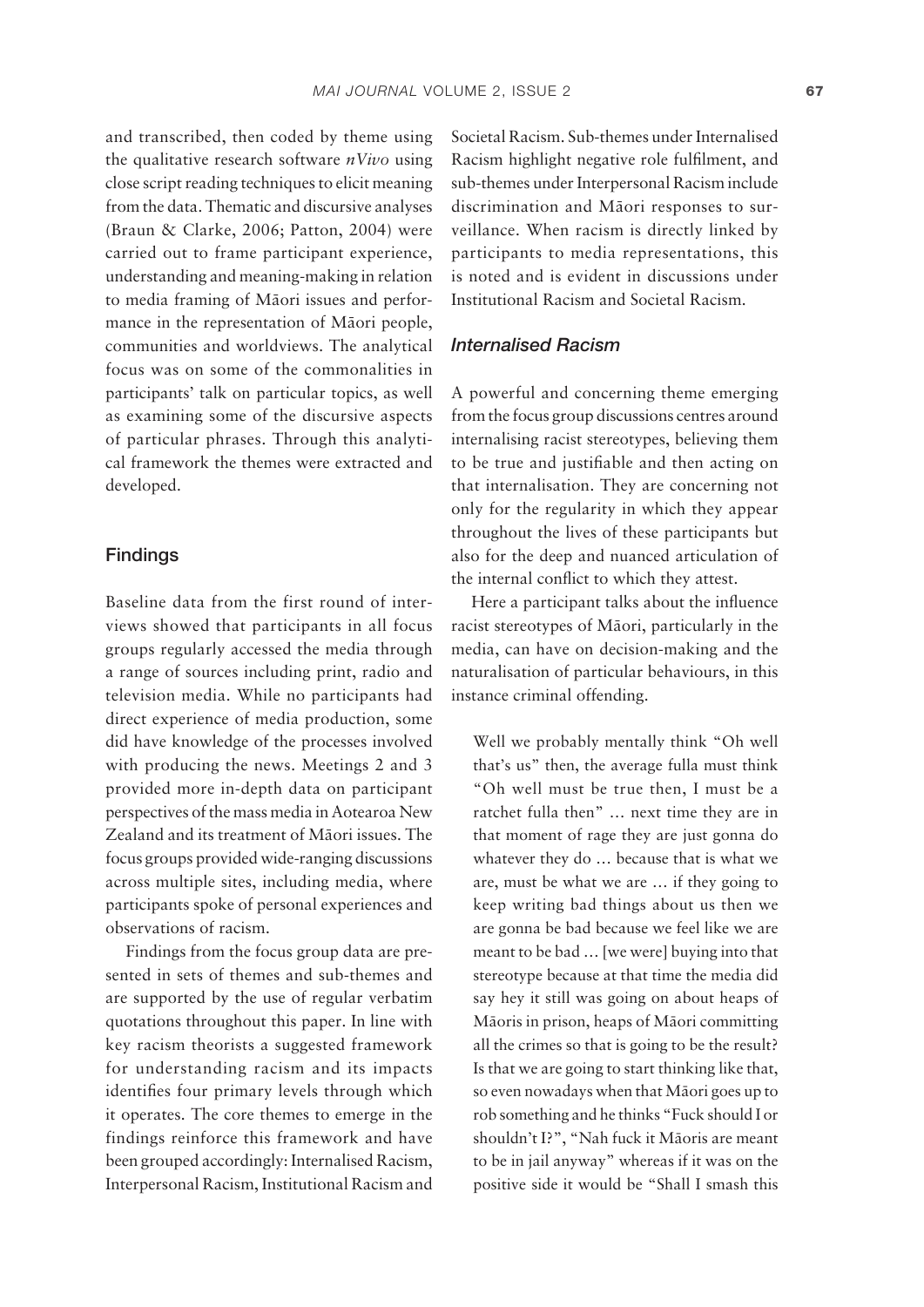window?", "Nah fuck we are Mäori, we are trying to be positive", and put it down and not get into trouble and that is the difference that the media could portray and create you know?

This partial role-play produced for the interview renders authentic ways in which the negative constructions of Mäori produce their recursive influence. The poignant juxtaposing of stereotypical and alternative depictions of Mäori provides a lively image of ways in which entrenched realities could be shifted by constructive media representations.

In another group, attention is drawn to the influence of the media in defining Māori identity and its impact on social conditioning.

Kate: Our brother well he's like "I'm a Mäori but really I'm a Päkehä."

Stacey: But he's real racist like he'll see a whänau member, his own whänau walking down the street and if they're looking like the average Mäori, he'll be like "Oh my god, shame" … most Päkehäs are looking tight on TV, but if we're not up to scratch like that my brother will be "You Mäoris are savages" …

Pani: It's cultural pride and I reckon media has done a lot of that.

Jasmine: I think we just get confused full stop—shall we be Mäori? It's Waitangi Day lets be Mäori today—then we'll go to school the next day—oh no I'm not Mäori.

Mere: All that negativity creates an identity crisis for them. Particularly your young ones.

The interpersonal tensions within whänau represented here are an example of the classic "divide and rule" tactic of the powerful that pits the oppressed against each other and distracts from constructive debates about identity. Participants note unhelpful comparative depictions in the media and see the undermining of Mäori culture as a driver reinforcing a sense of Mäori inferiority, naturalising certain behaviours, creating conflict and uncertainty.

Personal feelings of "shame" were raised in some interviews and can be read as an important indicator of internalised racism at the individual level.

Pani: … before I got to this point of learning about myself there was that cultural shame.

Hone: I feel a little bit ripped off because growing up it was almost ok to not like your culture; you know it was ok for you to say "Oh fuck that Mäori shit …"

Kate: They made it seem like learning te reo, learning Mäoridom, learning tikanga was going to pull you down and make you fail and then my grandparents still say that to me today.

Although not directly linked to media, the shared experiences of these participants are the result of the continued effects of believing and contesting internalised racism throughout the life course. The influences of racialised assumptions are manifest in feelings of shame, occasional contestation and a general sense of the low value assigned to Mäori culture. Pani and Hone raise the effects of indoctrination from external sources while Kate explicitly refers to a process of cultural discounting from within her family illustrating the potency of entrenched colonial thinking when they become accepted by the stigmatised.

A final excerpt shows the powerful nature of internalised racism and how early in life it can become embedded.

Stacey: I mean I chose to be white growing up, I really did, I made a conscious effort that I was white and then went to school and got called a nigger. At 5 years old tried to paint myself white because I wanted to be white as everybody else at my school … You know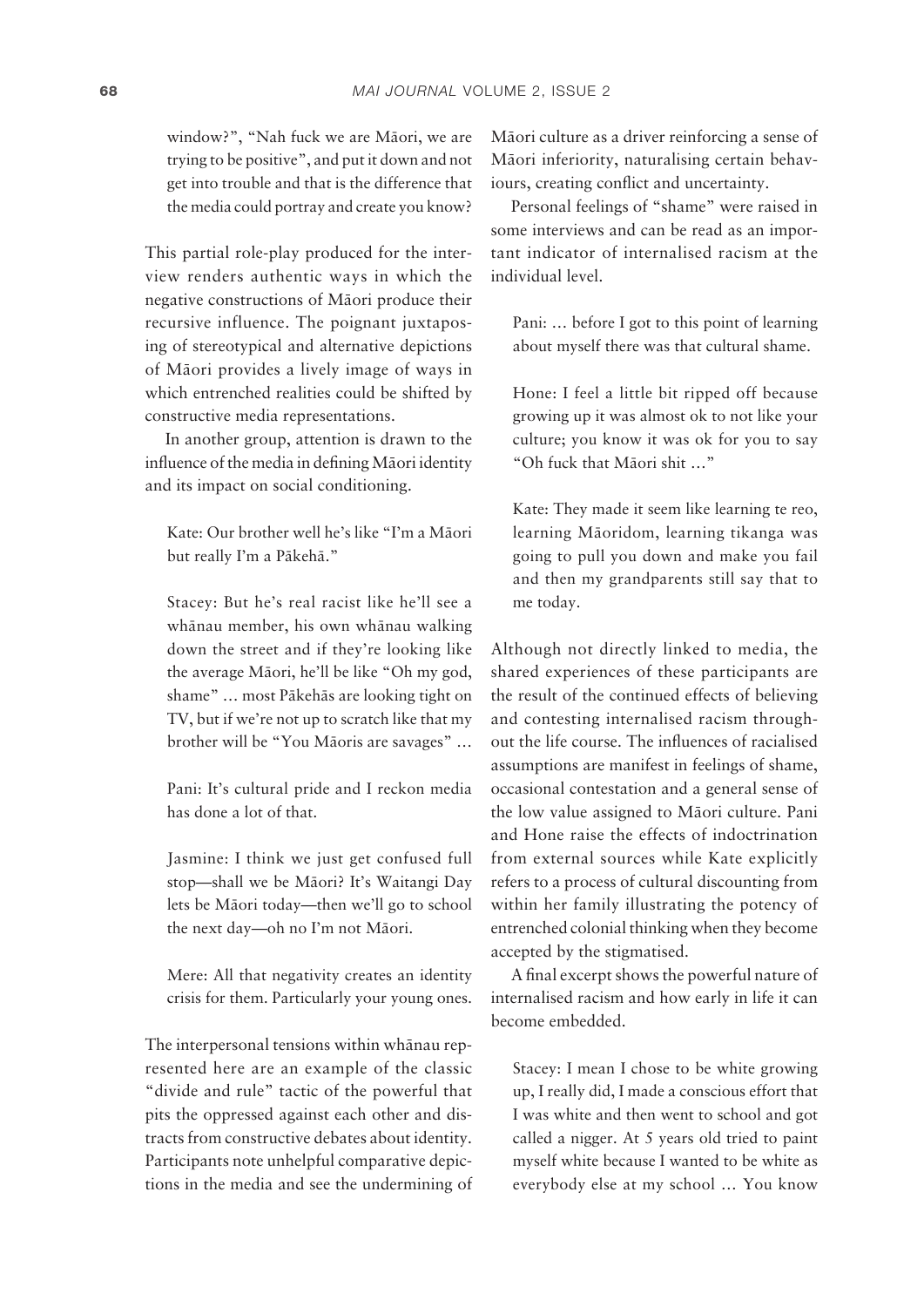the only way that I could be Mäori was to be naughty.

Stacey's story shows the impact of social interpretation of her ethnicity irrespective of her own wishes and aspirations. The action of "painting herself white" is a manifest failure that reinforces her exclusion and leaves her only deviance as an avenue of self-expression and identity.

Together these data and analyses highlight the nexus of internalised identity and external racism and discrimination, explaining a mundane but critical dimension of the struggle that Mäori face in attempting to achieve equity and inclusion in society.

#### *Interpersonal Racism*

Interpersonal racism (sometimes called personally mediated racism) is defined by Jones (2000) as differential assumptions of the abilities and intentions of others based on their race (prejudice) and differential actions towards someone because of their race (discrimination). These assumptions and actions can be used to exclude, stigmatise, treat unfairly, ignore and disrespect someone on the basis of their racial background. Familiar manifestations of interpersonal racism may include name calling, suspicion and surveillance and poor or no service. Several of these manifestations were present in our data set; some participants made connections between their experiences and media representations.

Jasmine: This is the reality of our lives, of Mäori lives for me I feel the media just reinforce what I experience every day, in everyday life and in a shop, you are followed around, like I have been going there now for three years, this is the same shop in and out and my partner can spot them off a mile away and he turns around and he tells them "Fuck off I know you are security" you know and "Why are they following us?" … the media just sort of reinforces our experiences in this world today. The notion of being under constant surveillance and feeling a sense of harassment is a common example of interpersonal racism in the international literature and in these data. Here Jasmine talks about this scrutiny as the "reality" of living as Mäori. The repeated notion that these experiences are a daily occurrence illustrates the constant pressure and negotiation associated with an everyday task like grocery shopping. The impact on Jasmine and her family is that an activity as banal as grocery shopping is fraught with tension and confrontation. Jasmine signals that mass media coverage of Mäori create and reiterate negative representations of Mäori that feed off and into her lived experience.

The notion of surveillance extended into the education system for one participant. In her illustration she reflects on the impacts that negative stereotyping had on her and the feeling of vulnerability as a parent.

Nicole: Yeah because for me the whole dynamics of it … it makes me angry because through the like media influence because that's a huge pathway to sort of shape people's minds and it puts me in a vulnerable position to the point where I have to be very self-conscious. For example my daughter got a trampoline and she didn't she you know she was jumping, jumping and hit the walls and she had three scratches on the side of her face for example and I had never experienced anything like this. She went to school. I didn't think anything of it, she just had like three sort of scratches she went to school, she came home and told me that she was taken to three different teachers to look at the scar, it wasn't even scars it was scratches and that was from the side of the tramp and they didn't tell me, they didn't notify me, and so I went into the school the next day and I said "Why were three teachers assessing her face?" … She told them honestly she goes "Well, I was jumping on the trampoline" as they do. At 5 they are so sort of honest and then they go "Were you told to say that?" … this happened and it's always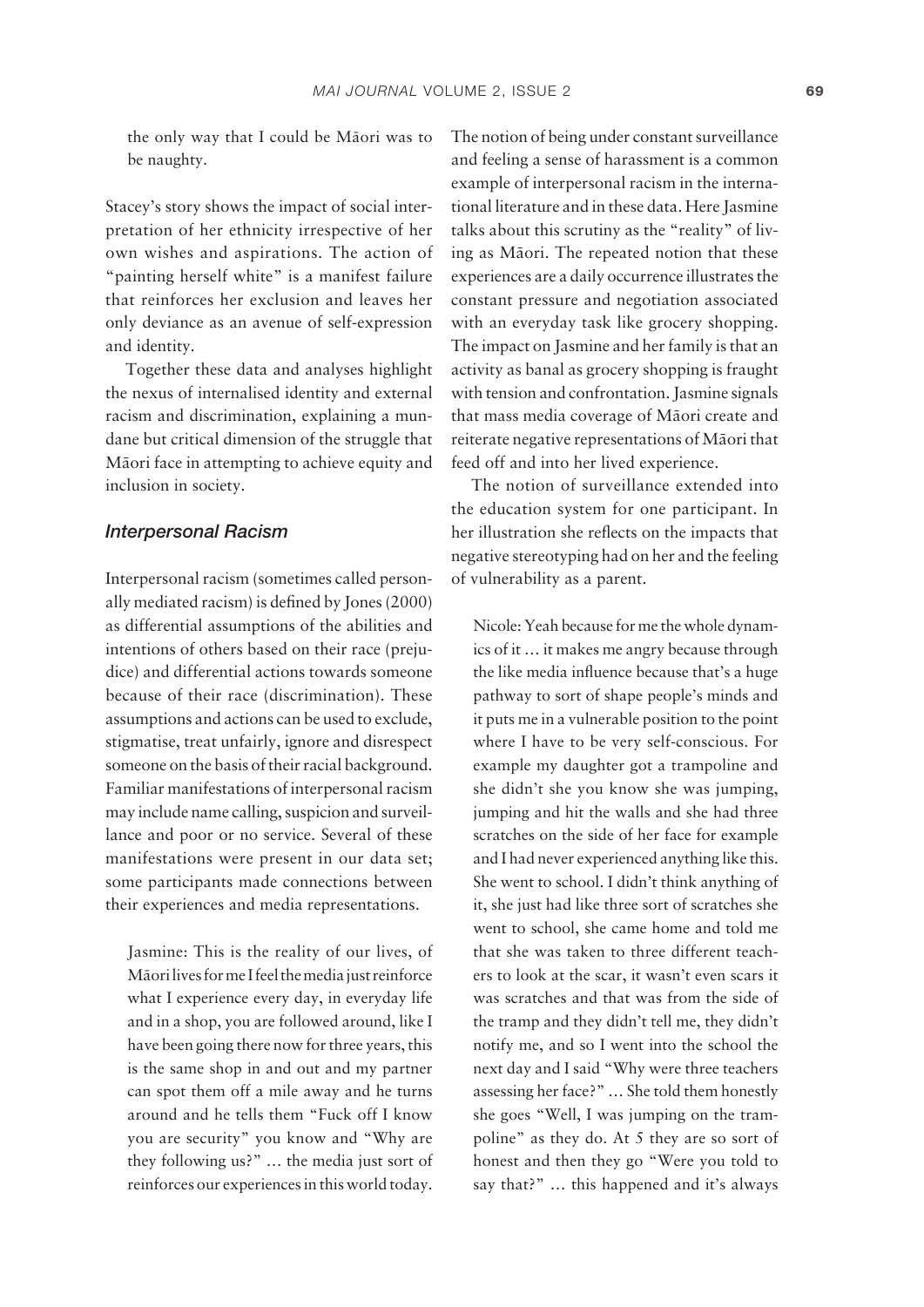detrimental to Mäori so we are put in you know invisibly—we are put at a huge disadvantage because that's it there you know for me I look at as a typical 21st century discourse for Mäori, it's a new bubble.

Here Nicole describes obtrusive surveillance of Mäori families that is seen as a growing trend. In this instance teachers are responsible for the stressful level of scrutiny she is subjected to following her daughter's trampoline accident. Nicole identifies the media as powerful in focusing people and institutions on the abuse of Mäori children, influencing her treatment and leaving her feeling angry and vulnerable.

Anxiety about unwanted attention from police on the basis of ethnic background is another common feature of interpersonal racism reported by participants.

5: It makes me that little bit more worried when I pull up to a police officer with you know your proper licence, your warrant, your rego and everything is sweet you still think you are bloody … You are still there gripping your steering wheel thinking you are doubting yourself.

3: Oh my god I have done something wrong even though I haven't.

5: You go through this bloody check list in your head: warrant, rego, licence ok what could I have done back there, nothing at this distance.

3: Do I look tired? Are my eyes red is my music being played too loud, am I smiling too much? … I'll admit it, I will even put glasses on as I drive up to a police check I will pull my reading glasses out and put them on.

1: My partner will say to me you know "Babe, you drive" ... He has his full licence and five different other licences but he will still say "No babe maybe you should drive because you are less likely to get pulled over."

The self-policing evident in this description of an encounter with the law is worked fluidly between the participants as they role-play the checklists of internal dialogues and direct exchanges about strategies for keeping harassment at bay. Anxiety and self- doubt are to the fore, producing behaviours that ironically are likely to attract closer police scrutiny. Experiences of racism, described here in physical (gripping the steering wheel), emotional (anxiety and self- doubt) and behavioural terms (adopting counter- stereotypical practices by wearing glasses to look studious, and regulating music volume), are additional and ongoing stressors that have been linked to inequitable health outcomes (Giscombe & Lobel, 2005; Krieger, 2003). The gendered character of discrimination is the expectation that a Mäori woman is less likely to be singled out than a Mäori male.

A final excerpt highlights a tension between clear- cut illustrations of racism and more ambiguous situations.

Mere: So there is no relationship—it's a them and us.

Hector: It's not true in real life aye, I mean I've got Päkehä friends.

Jasmine: Well it isn't like that but then again it is cos there are Päkehä out there you know that are also on that side of the fence …

Kate: … my Mum looks down to Mäori, my Grandma she's just like whatever, and my grandfather is absolutely racist.

Kate: My Grandad aye, he's like "Stop speaking Mäori in my house."

Stacey: I have to change our babies' Mäori names into Päkehä—like her baby's name is Hana, so we call her Hannah.

Mere's opening statement is challenged in ways that produce a further discussion about the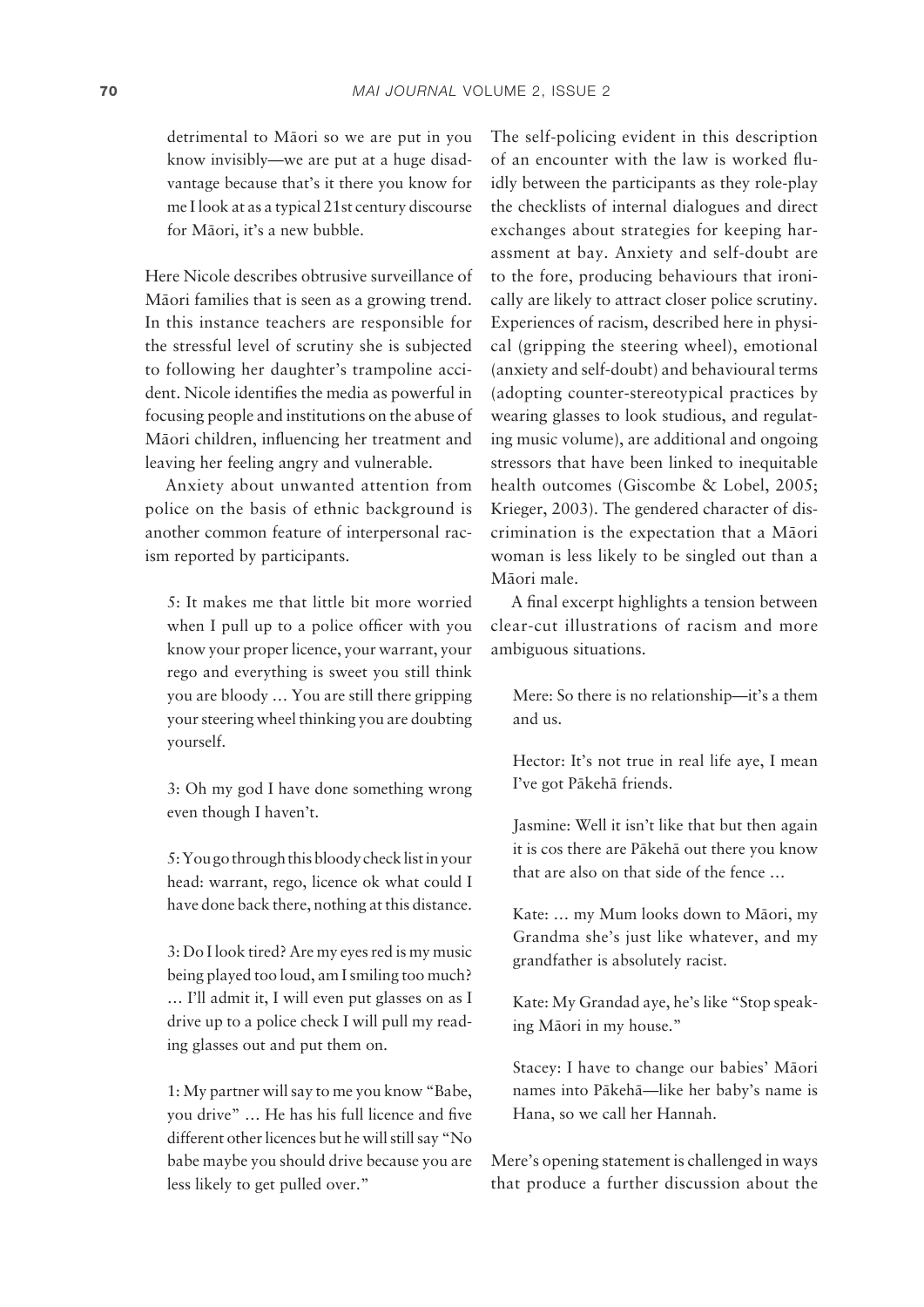practical complexities of life situations. The anecdotes instantiate how even in the heart of whänau, speaking te reo Mäori or naming of children can be subjugated to Päkehä norms or wishes. The weight of this exchange sits with a consensus that the exceptions among Päkehä rather prove the rules of marginalisation and exclusion.

However, the effects and impacts of racism move well beyond the interpersonal sphere to manifest in everyday structures of society.

#### *Institutional Racism*

Institutional racism refers to differential access to societal goods, services and opportunity on the basis of ethnicity. Institutional racism operates without individual identifiable perpetrators but via practice, legal and policy frameworks that govern societal institutions (Jones, 2000).

Responses across all groups were linked to institutional racism and the media where participants discussed first-hand experiences in multiple settings. Discursively, participants described the different ways in which institutional racism impacted on their lives.

SP4: But that's what they do aye? The media they just push their thinking and what have you on to society by doing those sneaky little things and people start believing it even if it's not true.

Interviewer: Why do you think that they do that?

SP4: Because they have got an agenda.

SP1: But whose agenda is it?

SP4: Not ours, definitely not ours!

SP1: It's not usually the media's either, it's whoever owns them.

SP4: Do you think?

SP1: It's the media owners.

SP4: But what about the journalists? They can pick and choose what words they use and what they say. If you have been tainted by your own beliefs and what have you and values and whatever your values are you will drive that through your körero and what you are saying and the way that you ask your questions.

In this discussion, a theoretical framing of how the media work is in play. The notion that the media represent the media owners' agenda ("not ours!") is balanced against the responsibilities and interests of journalists themselves and their ideology of neutrality. This analysis resonates with understandings about negative representations of Mäori expressed earlier and the role institutions, including the media, play, in perpetuating inequities. As Pani stated: "It's always sad. Mäori are bad. Everything's worse off for Mäori".

Further discussion in all groups explored the ways in which discriminatory practices continued to typify mass media's coverage of Mäori issues. Crime stories were seen as a prime example where Mäori ethnicity is named and Päkehä ethnicity is silent.

Piri: Well because when things like [crime] are happening you don't really have to mention that it is Mäori people they could just say a 24- year- old male was blah, blah, blah.

Amber: Like they would if it was a European person or you know, not a Mäori.

Piri: But they will go "a 24-year-old Māori male" they could just say "24-year-old male"—that still gets the story across.

Piri elaborates his initial offering to support Amber in their concise analysis of the politics of articulating perpetrator identity in crime stories (Alia & Bull, 2005).

Some groups spoke of specific examples of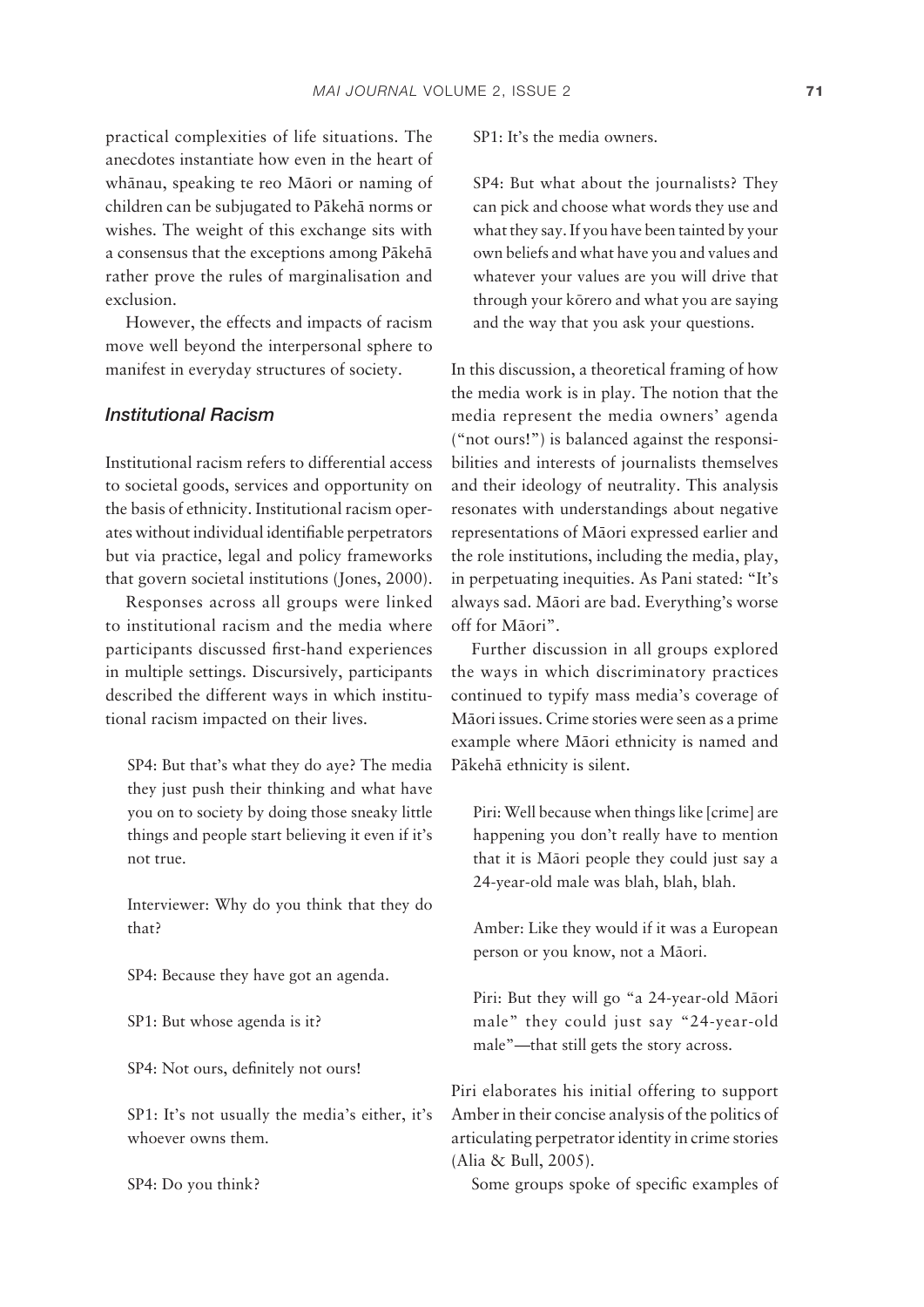coverage: the reporting style of a particular television presenter/journalist, the portrayal of Hone Harawira in mainstream headlines over leaked emails, and the focus on violent aspects of Stan Walker's past, detracting from his achievement on *Australian Idol*. Discussing the way these items were played out enabled participants to reflect on the ways mass media institutions entrench negative Mäori stereotypes.

Jasmine: But anything to do with Mäori aye? And then I notice they pull all the letters out and I am thinking they never read Mäori letters its always "Oh these Mäoris they you know they sign the Treaty and now they want [Päkehä] to give New Zealand back, go on, get over it", you know? Or when it was the baby killers you know? Paula Bennett went on there and said "a child every 5 minutes was getting out into hospital" and then he [television presenter] said "did you hear that? The Mäori children are all going"—and she goes "no, no, no", but he had already put it out there and then all the emails were "Mäori are always killing their kids" you know? "Mäori need to be shot" you know it was horrible and [television presenter] is reading them like this "Oh look at this one", you know?!

Jasmine highlights different practices that produce negative representations of Mäori: her perception that the letters and emails highlighted were a biased selection and the apparently accidental way in which an interviewee's contribution was interpreted. This is linked to the ways in which listener responses then extrapolate from the journalist's contributions in threatening and violent ways, to illustrate the power of construction that is routinely wielded in the mass media. Negative coverage and a lack of media staff education regarding Te Tiriti and historical contexts were also raised. The institutional structuring of racism of course reflects and supports the wider racialised society within which it is embedded.

#### *Societal Racism*

The influence of mass media at the broadest level entails the "agenda setting" role (Poindexter, Smith, & Haider, 2003) that tells its audiences what counts as news. Participants were well aware of these biases.

2: I think [the media] only portray what they want to be seen from whatever view they are looking from, they never seem to like talk about our, the things that they done to us. It's always that "Oh Mäori are always going for Treaty claims, what more do they want we should all be equal in this country" blah, blah, blah but they never address the issues from the history that talks about what they done to us.

Here the speaker is drawing attention to the broad cultural and discursive features of Päkehä society that mass media play a key role in reproducing. The central contrasting of Mäori "grievance" (Tiriti claims) with Päkehä ideology of "equality" neatly captures the way in which structural elements are deployed to advance Päkehä interests and deny attention to the substance of Mäori discontent.

A further excerpt links media discourse to public discourse:

SP1: Yeah well I think if they had Mäori more approach to journalism like what Mäori TV has then you wouldn't have so many Päkehä people coming up and going, "Do you really want to take the beach?" Because the stories just aren't detailed enough and that is generally the problem, most mainstream …

SP2: Well the general public isn't educated enough on our history.

Here Mäori Television becomes the exemplar of how to counter the superficiality and ignorance of mass media coverage. The sense that the Päkehä polity is unable to discern the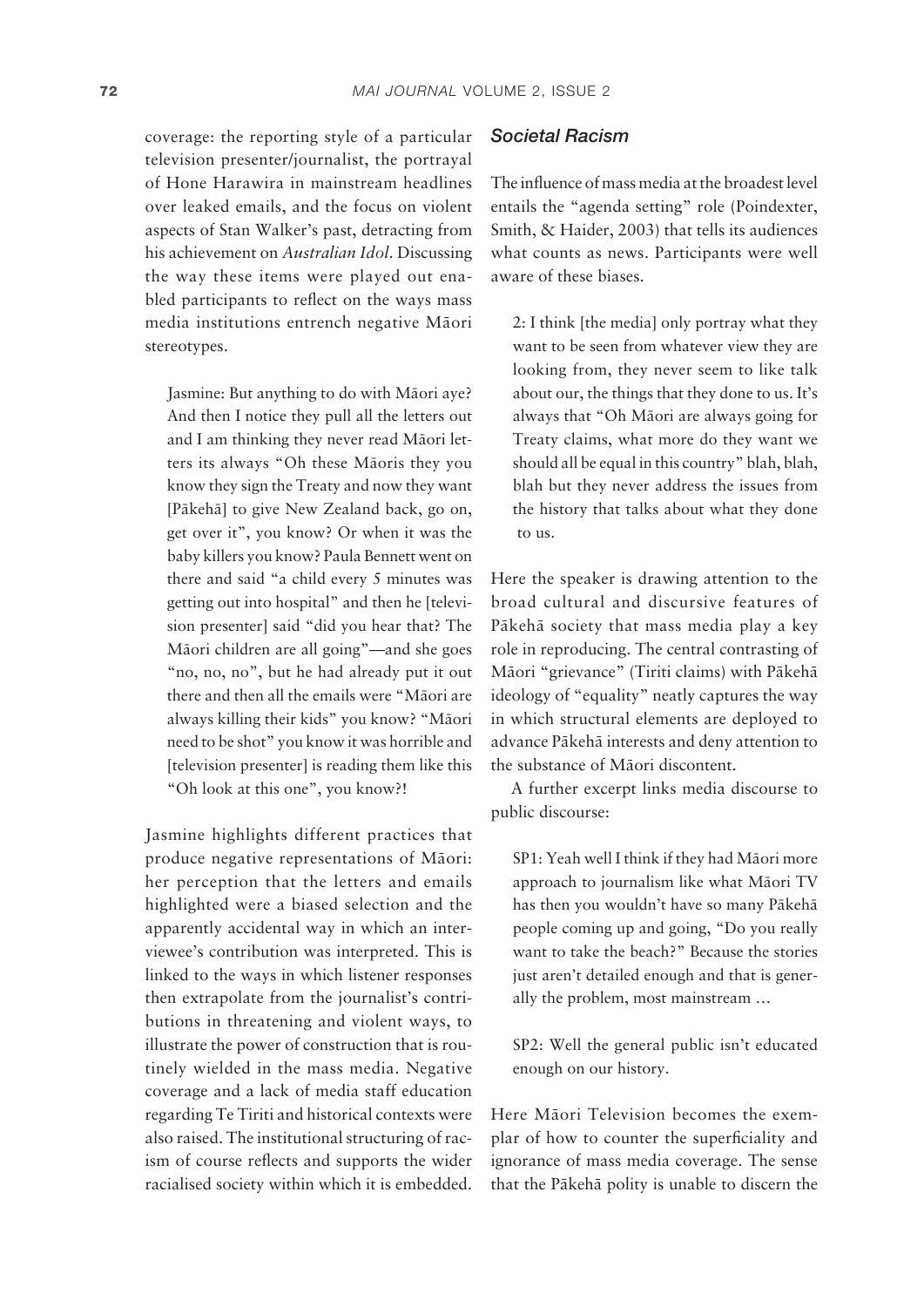significance and meaning of Māori actions is palpable and there is a frustration that the failure of the mass media to educate is a major barrier to progress in Mäori–Päkehä relations.

The deconstruction of one such Päkehä discourse about "Mäori privilege" and the role of the mass media in maintaining it, completes this analysis.

SP4: One that really stands out for me is this that Mäori are over- privileged you always hear it in the media that we are over- privileged because we get scholarships that are only for Māori, we are over-privileged because Whänau Ora is a Mäori health kind of initiative and so they change policies by saying well actually to make people feel better I feel, they say, well, we have to make this for all people when actual fact it was built upon one thing and that was for Mäori because we are at that low level of health …

SP3: But even if you look into actual stats and that about that shit you will find that we are not even aye? We are not even getting as much as what they portray in the media aye?

In this exchange the speakers collaborate in a deconstruction of Päkehä ideology of Mäori privilege. They cite multiple key instances of how this discourse is applied to particular areas of life and implicate the media in undermining an evidence base that suggests that the hegemonic form is unfounded.

These criticisms are focused upon the role of media in producing and maintaining the broad societal frameworks for understanding established power relations between Mäori and Päkehä. They are not focused on institutions (such as law, education and medicine) but rather on the society level—hegemonic discourses and practices that give meaning and form to social relations. As such they demonstrate Mäori analysis and knowledge of an important and under-theorised domain of discrimination and injustice.

# **Discussion**

Findings from the Mäori focus groups highlight multiple aspects of racism (societal, institutional, interpersonal and internalised), giving expression to Mäori experiences and responses in the specific context of Aotearoa. In particular, discussions related to societal and institutional racism drew links with mass media. Racism and its implications for health and wellbeing were articulated in various ways, including feelings of exclusion, anxiety, anger and resignation. There is a growing body of research that links racism to inequitable health outcomes. Evidence suggests that racism, as a particular and ongoing stressor, may have a greater impact than more general stressors (Giscombe & Lobel, 2005).

# *Societal Racism and Institutional Racism*

Participants reflected on the mass media's "agenda setting" that tells the audience what counts as news and ultimately silences Mäori experiences, histories and worldviews. Reporting on Te Tiriti and the foreshore and seabed legislation, alongside the associated notions of Mäori privilege, were given as key examples of the media's role in reproducing Päkehä ideology, undermining the need to urgently understand and address inequities in our society. In addition, the reproduction of enduring constructions of Mäori as criminal and violent, as examples, were seen by participants as the result of particular choices made by media producers; there is an opportunity to present alternatives.

#### *Interpersonal Racism*

The effects of these types of depictions were directly experienced by participants through interpersonal relationships, identity constructions and public encounters. Interpersonal racism, experienced on a day-to-day basis, was discussed by participants with reference to the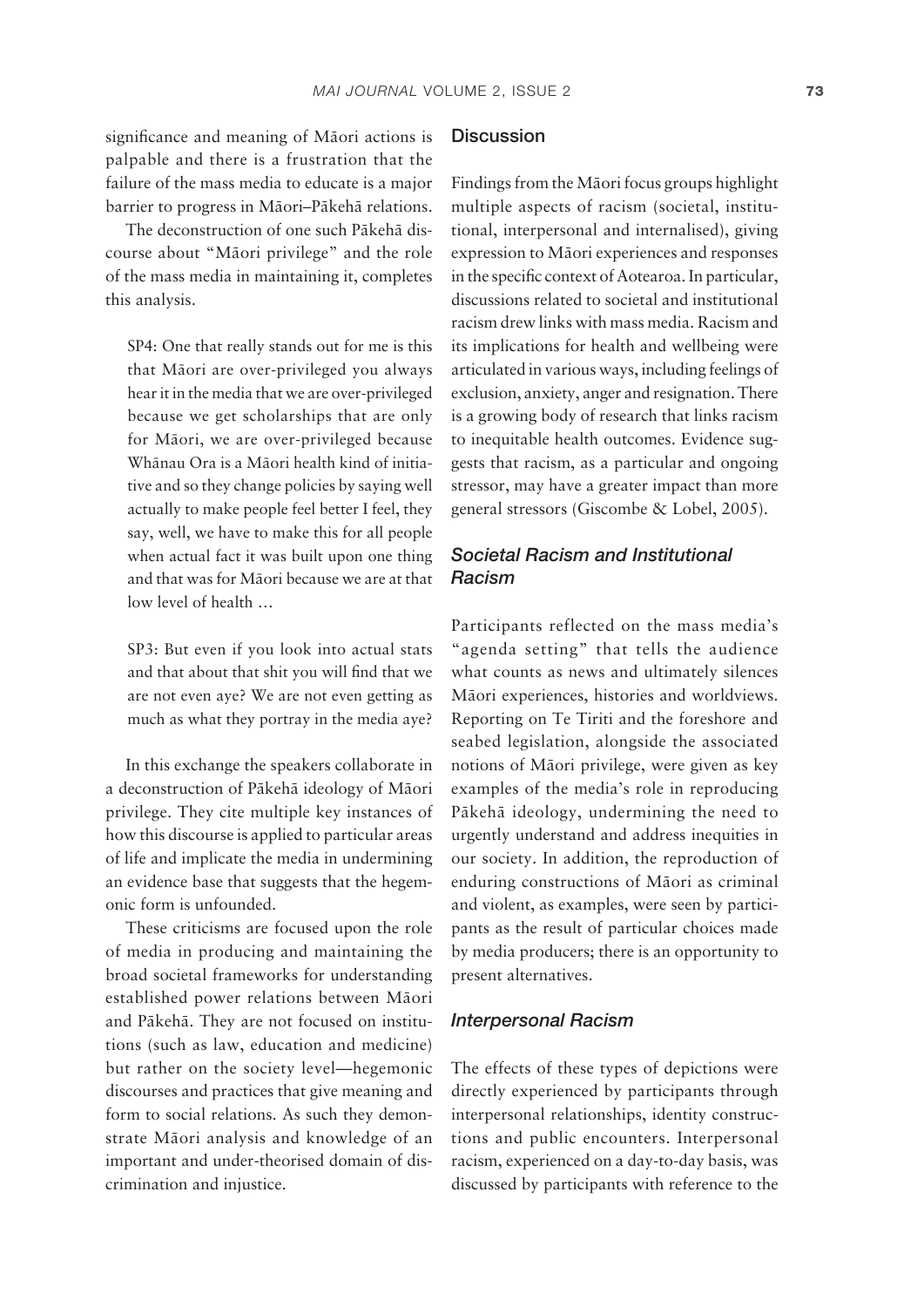role the media plays in contributing to discriminatory practices. Society's negative assumptions about Mäori were experienced by participants in the form of undue surveillance and confrontations in public spaces. This impacted on their health and wellbeing manifesting in anticipatory stress, distress, anxiety and guilt.

# *Internalised racism*

The multiple sites where Mäori are subjected to ongoing racism, including dominant media constructions, can also result in the internalisation of racist beliefs. Cultural shame was highlighted as one manifestation of cultural denigration as well as personal rejection of a Mäori identity. Passing as white was raised as a strategy to combat societal racism as it equates with the privileges and status of whiteness (Edwards, 1992; Ziersch et al., 2011). The contradictory nature of these positions is revealed in conflicted feelings about Māori identity and low self-esteem when being Māori is systematically and through multiple sites presented as inferior and white being superior.

With few meaningful alternatives, pervasive stereotypes, purported to be the "truth" about Mäori, were seen to encourage and reinforce role fulfilment in society (Moewaka Barnes et al., 2012). Internalising hegemonic constructions of Mäori as inherently bad/violent/ savage (Hokowhitu, 2004) ultimately limits the potential of Mäori as it sets a pre- determined pathway for expectations and behaviours.

When racism is promulgated on a number of fronts, including the media, it becomes a powerful and pervasive force in society, detrimentally impacting on the lives of those who are its object. The negative effects on health and wellbeing were articulated by participants, as was the call for transformative, counter- hegemonic representations of Mäori that contribute to an equitable and harmonious society.

#### Acknowledgements

The Media, Health and Wellbeing in Aotearoa project was funded by the Health Research Council of New Zealand.

# **Glossarv**

| kōrero       | speech, conversation            |
|--------------|---------------------------------|
| Pākehā       | New Zealander of European       |
|              | descent                         |
| te reo Māori | Māori language                  |
| Te Tiriti    | The Treaty (of Waitangi)        |
| tikanga      | correct procedure, custom       |
| whānau       | extended family                 |
| Whānau Ora   | indigenous health initiative in |
|              | Aotearoa driven by Māori        |
|              | worldview and concepts          |
|              |                                 |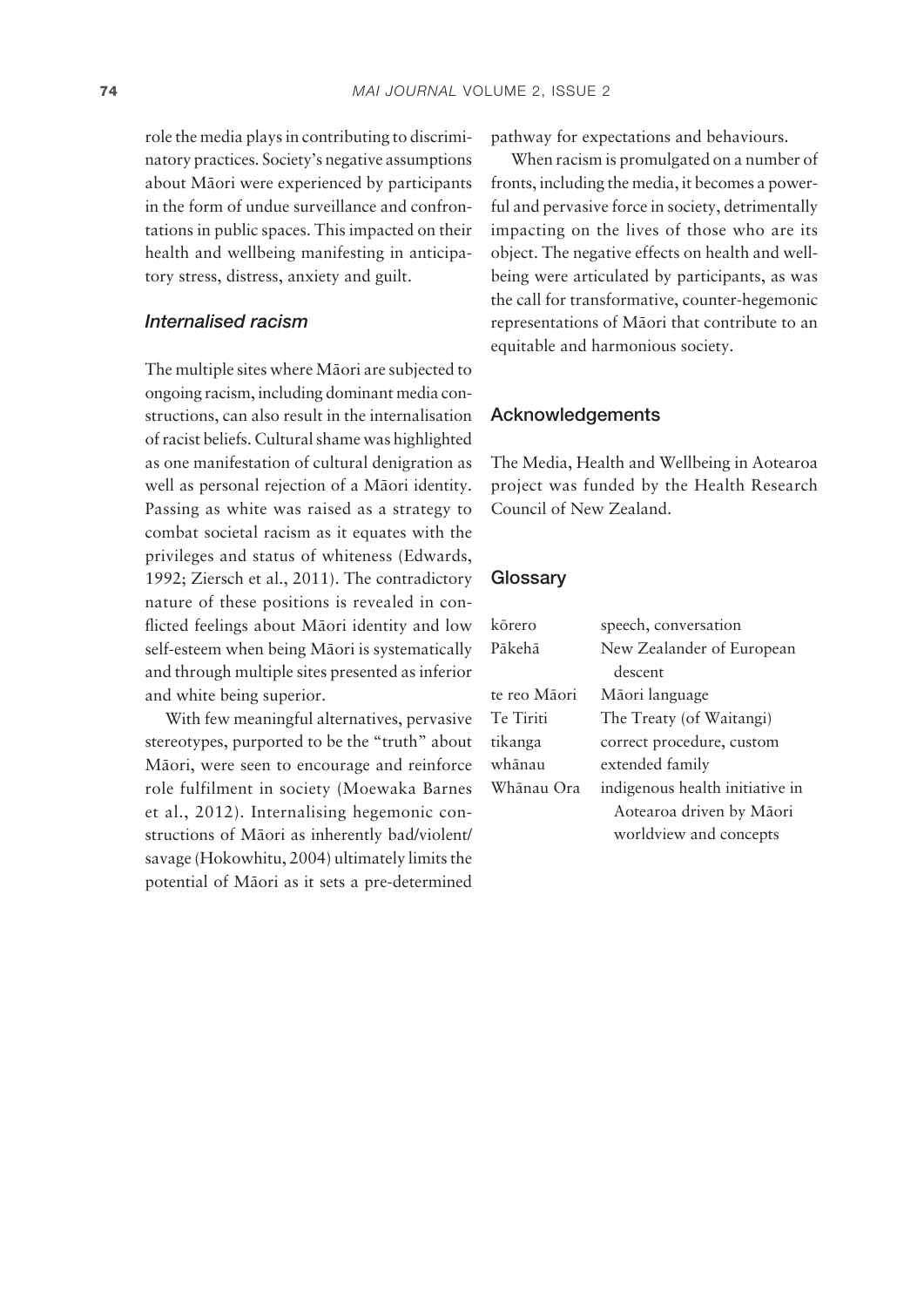#### References

- Abel, S. (1997). *Shaping the news: Waitangi Day on television*. Auckland: Auckland University Press.
- Abel, S., McCreanor, T., & Moewaka Barnes, A. (2012). Reporting Te Tiriti: Producing and performing the colonial society. In M. Hirst, V. Rupar, & S. Phelan (Eds.), *The politics and power of New Zealand journalism*. Auckland: AUT Media.
- Adds, P., Bennett, M., Hall, M., Kernot, B., Russell, M., & Walker, T. (2005). *The portrayal of Mäori and Te Ao Mäori in broadcasting: The foreshore and seabed issue.* Wellington: Broadcasting Standards Authority.
- Alia, V., & Bull, S. (2005). *Media and ethnic minorities*. Edinburgh, Scotland: Edinburgh University Press.
- Baum, B. (2006). *The rise and fall of the Caucasian race: A political history of racial identity*. New York, NY: New York University Press.
- Bécares, L., Cormack, D., & Harris, R. (2013). Ethnic density and area deprivation: Neighbourhood effects on Mäori health and racial discrimination in Aotearoa/New Zealand. *Social Science & Medicine*, *88*(100), 76–82.
- Belich, J. (1996). *Making peoples: A history of the New Zealanders from Polynesian settlement to the end of the nineteenth century*. Auckland: Penguin.
- Belich, J. (2001). *Paradise reforged: A history of the New Zealanders from the 1880s to the year 2000*. Auckland: Allen Lane.
- Berman, G., & Paradies, Y. (2010). Racism, disadvantage and multiculturalism: Towards effective anti- racist praxis. *Ethnic and Racial Studies*, *33*(2), 214–232. doi:10.1080/01419870802302272
- Braun, V., & Clarke, V. (2006). Using thematic analysis in psychology. *Qualitative Research in Psychology*, *3*(2), 77–101.
- Chamberlain, K., & Hodgetts, D. (2008). Social psychology and media: Critical considerations. *Social and Personality Psychology Compass*, *2*(3), 1109–1125.
- Colvin, G. (2010). *The soliloquy of whiteness: Colonial discourse and New Zealand's settler press 1839–1873* (Unpublished PhD thesis). University of Canterbury, Christchurch.
- Commission on Social Determinants of Health (CSDH). (2007). *Achieving health equity: From root causes to fair outcomes.* Geneva, Switzerland: CSDH, IER/EQH, World Health Organization.
- Commission on Social Determinants of Health (CSDH). (2008). *Closing the gap in a generation: Health*

*equity through action on the social determinants of health. Final report of the Commission on Social Determinants of Health.* Geneva, Switzerland: World Health Organization.

- Davis, C., Aronson, J., & Salinas, M. (2006). Shades of threat: Racial identity as a moderator of stereotype threat. *Journal of Black Psychology*, *32*(4), 399–417. doi:10.1177/0095798406292464
- Dew, K., & Kirkman, A. (2002). *Sociology of health in New Zealand*. Auckland: Oxford University Press.
- Edwards, M. (1992). *Mihipeka: Time of turmoil—Ngä wä raruraru*. Auckland: Penguin.
- Fitzgerald, M. (2007). Television portrayals of Native Americans: From Tonto to Uncle Ray (1949–2006). *Left Curve*, *31*, 129–139.
- Galtung, J. (1969). Violence, peace, and peace research. *Journal of Peace Research*, *6*(3), 167–191.
- Gerbner, G. (1972). Violence in television drama: Trends and symbolic functions. In G. Comstock & E. Rubinstein (Eds.), *Media content and controls*. Washington, DC: US Government Printing Office.
- Giscombe, C., & Lobel, M. (2005). Explaining disproportionately high rates of adverse birth outcomes among African Americans: The impact of stress, racism, and related factors in pregnancy. *Psychological Bulletin*, *131*(5), 662–683.
- Hall, S. (2003). The whites of their eyes: Racist ideologies and the media. In G. Dines & J. Humez (Eds.), *Gender, race, and class in media* (2nd ed., pp. 89–93). Thousand Oaks, CA: Sage.
- Harding, R. (2006). Historical representations of aboriginal people in the Canadian news media. *Discourse & Society*, *17*(2), 205–235.
- Harrell, C., Burford, T., Cage, B., McNair Nelson, T., Shearon, S., Thompson, A., & Green, S. (2011). Multiple pathways linking racism to health outcomes. *Du Bois Review*, *8*(1), 143–157.
- Harris, R., Tobias, M., Jeffreys, M., Waldegrave, K., Karlsen, S., & Nazroo, J. (2006). Racism and health: The relationship between experience of racial discrimination and health in New Zealand. *Social Science & Medicine*, *63*(6), 1428–1441.
- Hartley, J. (1996). *Popular reality: Journalism, modernity, popular culture*. New York, NY: Arnold.
- Hogan, M. (2000). Media matters for youth health. *Journal of Adolescent Health*, *27*(2, Supplement), 73–76. Retrieved from http://www.jahonline. org/article/S1054- 139X(00)00135- X/abstract
- Hokowhitu, B. (2004). Tackling Mäori masculinity: A colonial genealogy of savagery and sport. *The Contemporary Pacific, 16(2), 259-284.*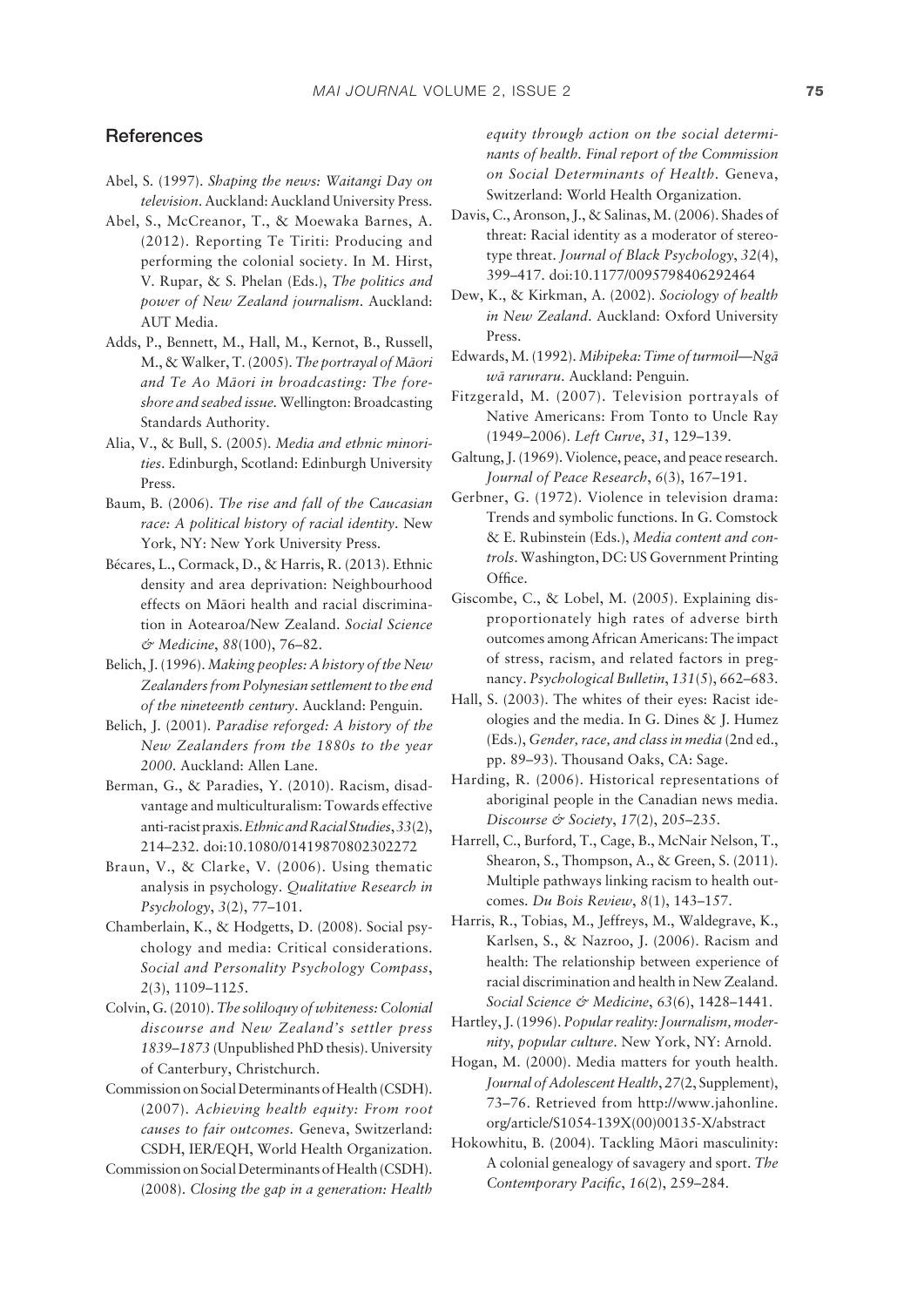- Jones, C. (2000). Levels of racism: A theoretic framework and a gardener's tale. *American Journal of Public Health*, *90*(8), 1212–1215.
- Krieger, N. (2003). Does racism harm health? Did child abuse exist before 1962? On explicit questions, critical science, and current controversies: An ecosocial perspective. *American Journal of Public Health*, *93*(2), 194–200.
- Lee, M., Bichard, S., Irey, M., Walt, H., & Carlson, A. (2009). Television viewing and ethnic stereotypes: Do college students form stereotypical perceptions of ethnic groups as a result of heavy television consumption? *Howard Journal of Communications*, *20*, 95–110.
- Maharey, S. (1990). Understanding the mass media. In P. Spoonley & W. Hirsh (Eds.), *Between the lines: Racism and the New Zealand media* (pp. 13–25). Auckland: Heinemann.
- Mastro, D., & Greenberg, B. (2000). Portrayals of racial minorities on prime time television. *Journal of Broadcasting & Electronic Media*, *44*, 609–703.
- Mastro, D., Lapinski, M., Kopacz, M., & Behm-Morawitz, E. (2009). The influence of exposure to depictions of race and crime in TV news on viewer's social judgments. *Journal of Broadcasting & Electronic Media*, *53*, 615–635.
- McCreanor, T. (1997). When racism stepped ashore: Antecedents of anti-Māori discourse in New Zealand. *New Zealand Journal of Psychology*, *26*, 43–57.
- McCreanor, T. (2005). 'Sticks and stones may break my bones …': Talking Päkehä identities. In J. Liu, T. McCreanor, T. McIntosh, & T. Teaiwa (Eds.), *New Zealand identities: Departures and destinations* (pp. 52–68). Wellington: Victoria University Press.
- McCreanor, T., Rankine, J., Moewaka Barnes, A., Borell, B., Nairn, R., Gregory, M., & Kaiwai, H. (2010). Mäori sport and Mäori in sport: Mass media representations and Päkehä discourse. *AlterNative: An International Journal of Indigenous Peoples*, *6*(3), 235–247.
- McGregor, J., & Comrie, M. (1992). *Who's news?* Palmerston North: Dunmore Press.
- McGregor, J., & Comrie, M. (Eds.). (2002). *What's news? Reclaiming journalism in New Zealand*. Palmerston North: Dunmore Press.
- McKenzie, K. (2003). Racism and health: Antiracism is an important health issue [Editorial]. *British Medical Journal*, *326*(7380), 65–66.
- Moewaka Barnes, A., Borell, B., Taiapa, K., Rankine, J., Nairn, R., & McCreanor, T. (2012). Anti- Mäori

themes in New Zealand journalism: Toward alternative practice. Pacific Journalism Review, *18*(1), 195–216.

- Nairn, R., Pega, F., McCreanor, T., Rankine, J., & Barnes, A. (2006). Media, racism and public health psychology. *Journal of Health Psychology*, *11*(2), 183–196.
- Nairn, R., McCreanor, T., Rankine, J., Moewaka Barnes, A., Pega, F., & Gregory, A. (2009). 'Media surveillance of the natives': A New Zealand case study—Lake Taupo air space. *Pacifi c Journalism Review*, *15*(1), 131–148.
- Nairn, R., Moewaka Barnes, A., Rankine, J., Borell, B., Abel, S., & McCreanor, T. (2011). Mass media in Aotearoa: An obstacle to cultural competence. *New Zealand Journal of Psychology*, *40*(3), 168–175.
- Oliver, M. (2006). Media stereotyping. *Fulbright Quarterly*, *12*(4), 5.
- Paradies, Y., Harris, R., & Anderson, I. (2008). *The impact of racism on indigenous health in Australia and Aotearoa: Towards a research agenda* (Discussion Paper No. 4). Melbourne, Australia: Co- operative Research Centre for Aboriginal Health.
- Paradies, Y., & Williams, D. (2008). Racism and health. In S. Quah & K. Heggenhougen (Eds.), *International encyclopedia of public health* (pp. 474–483). San Diego, CA: Academic Press.
- Patton, M. (2004). *Qualitative research and evaluation methods* (4th ed.). London, England: Sage.
- Peters-Little, F. (2003). Nobles and savages on the television. *Aboriginal History*, *27*, 16–38.
- Pihama, L. (1996). Repositioning Mäori representation: Contextualising *Once Were Warriors*. In J. Dennis & J. Bieringa (Eds.), *Film in Aotearoa New Zealand* (pp. 191–193). Wellington: Victoria University Press.
- Poindexter, P., Smith, L., & Haider, D. (2003). Race and ethnicity in local television news: Framing, story assignments and source selections. *Journal of Broadcasting & Electronic Media*, *47*(4), 524–536.
- Rankine, J., & McCreanor, T. (2004). Colonial coverage: Media reporting of a bicultural health research partnership. *Journalism*, *5*(1), 5–29.
- Spoonley, P., & Hirsh, W. (1990). *Between the lines: Racism and the New Zealand media*. Auckland: Heinemann Reed.
- Stavenhagen, R. (2006). Report of the Special Rapporteur on the situation of human rights and fundamental freedoms of indigenous people: New Zealand. *Australian Indigenous Law*